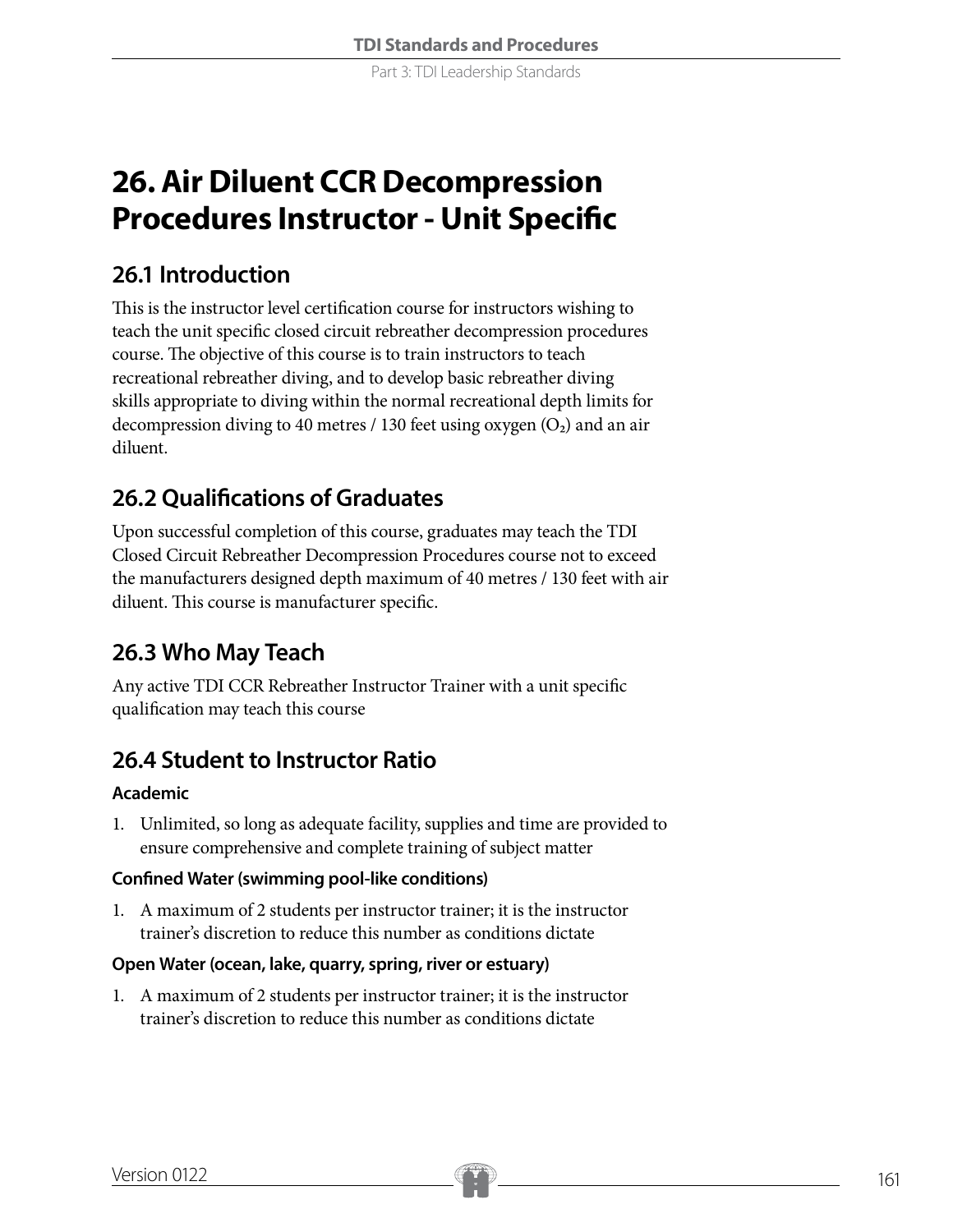Part 3: TDI Leadership Standards

### **26.5 Student Prerequisites**

- 1. Minimum age 21
- 2. Certified TDI Unit Specific Rebreather Diver, or equivalent
- 3. Certified TDI Advanced Nitrox Instructor, or equivalent
- 4. Certified TDI Decompression Procedures Instructor, or equivalent
- 5. Provide proof of 250 verified logged dives, 100 being on nitrox
- 6. Provide proof of a minimum of 100 logged dives and a minimum of 100 hours on the specific unit
- 7. Be a certified rebreather diver (not unit specific) for a minimum of 12 months
- 8. If the rebreather is a TDI approved sidemount rebreather, the student must hold the TDI Sidemount Instructor certification or equivalent.

### **OR**

1. Be a current TDI Air Diluent CCR (unit specific) and TDI Open Circuit Decompression Procedures Instructor (or equivalent)

### **26.6 Course Structure and Duration**

### **Open Water Execution**

1. Four dives

### **Course Structure**

1. TDI allows instructor trainers to structure courses according to the number of students participating and their skill level

#### **Duration**

1. The minimum number of classroom and briefing hours is 6

### **26.7 Administrative Requirements**

### **The following are the administrative tasks:**

- 1. Collect the course fees from all the instructor candidates
- 2. Ensure that the instructor candidates have the required equipment
- 3. Communicate the training schedule to the instructor candidates
- 4. Have the instructor candidates:
	- a. Complete the *TDI Liability Release and Express Assumption of Risk form*
	- b. Submit the *TDI Medical Statement* form signed by a licensed physician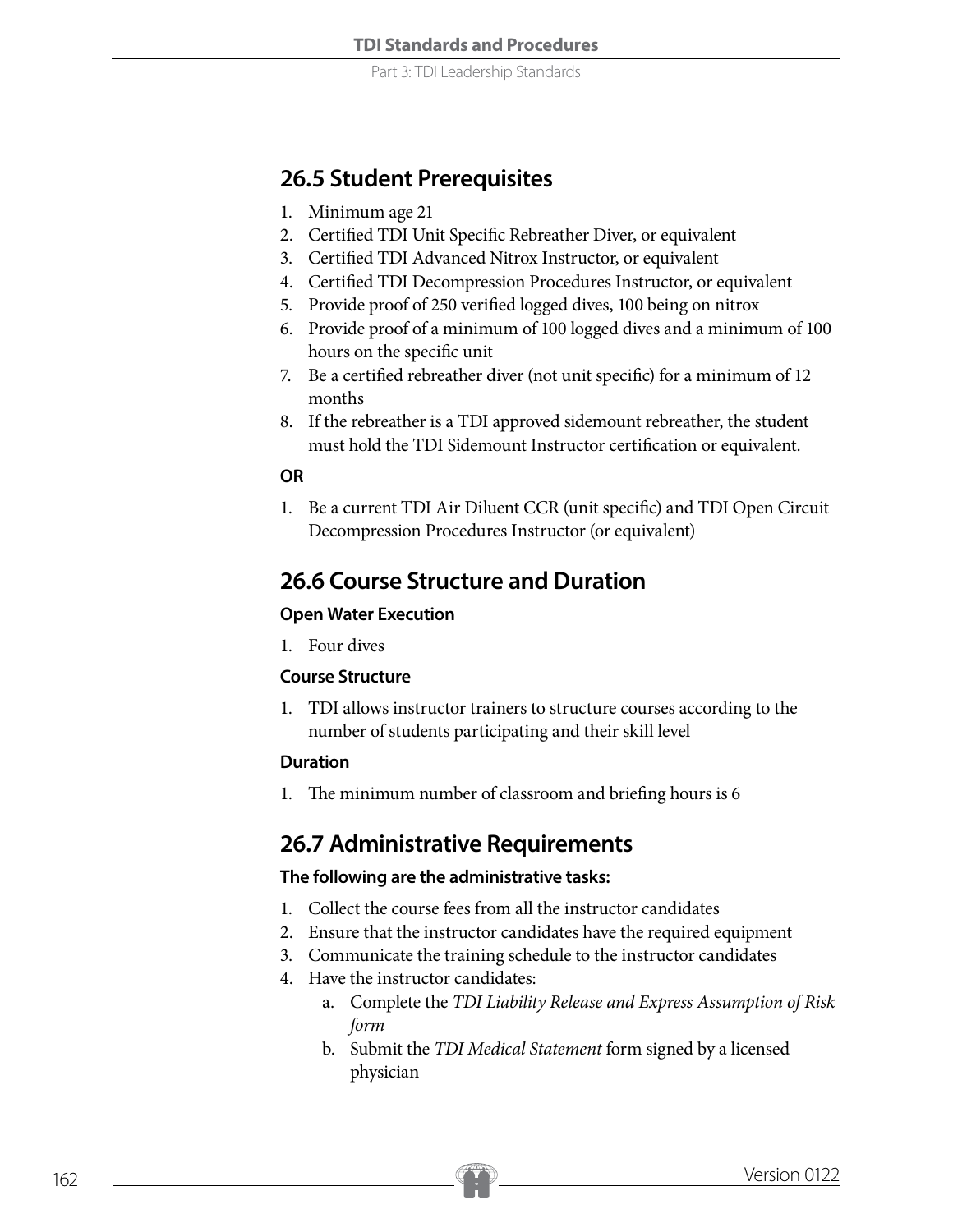#### **Upon successful completion of the course the instructor trainer must:**

1. Issue the appropriate TDI certification by submitting the appropriate *TDI Dive Leader Registration* form to TDI Headquarters

### **26.8 Training Material**

### **Required material**

- 1. *TDI Diving Rebreathers* Student Manual
- 2. *TDI Diving Rebreathers* Instructor Guide
- 3. *TDI Standards and Procedures* Manual
- 4. *TDI CCR Preflight Checklist*
- 5. *TDI Decompression Procedures* Student Manual or eLearning
- 6. *Rebreather Course Evaluation* Form (see appendix)
- 7. Manufacturer's minimum training standards

#### **Optional Material**

- 1. *TDI Diving Rebreathers* PowerPoint Presentation
- 2. TDI Rebreather Cue Cards
- 3. TDI Scenario Slates (14)

### **26.9 Required Equipment**

#### **The following equipment is required for each student:**

- 1. Closed circuit rebreather; the student must own or have access to their own CCR unit specific
- 2. Depth gauge and automatic bottom timer and / or dive computer
- 3. Mask, fins
- 4. Exposure suit suitable for the diving environment
- 5. Knife
- 6. Slate and pencil
- 7. Bailout cylinder with a minimum capacity of 5 litres / 40 cubic feet
- 8. Ascent reel with lift bag / surface marker buoy appropriate for maximum planned depth minimum of 12 kg / 25 lbs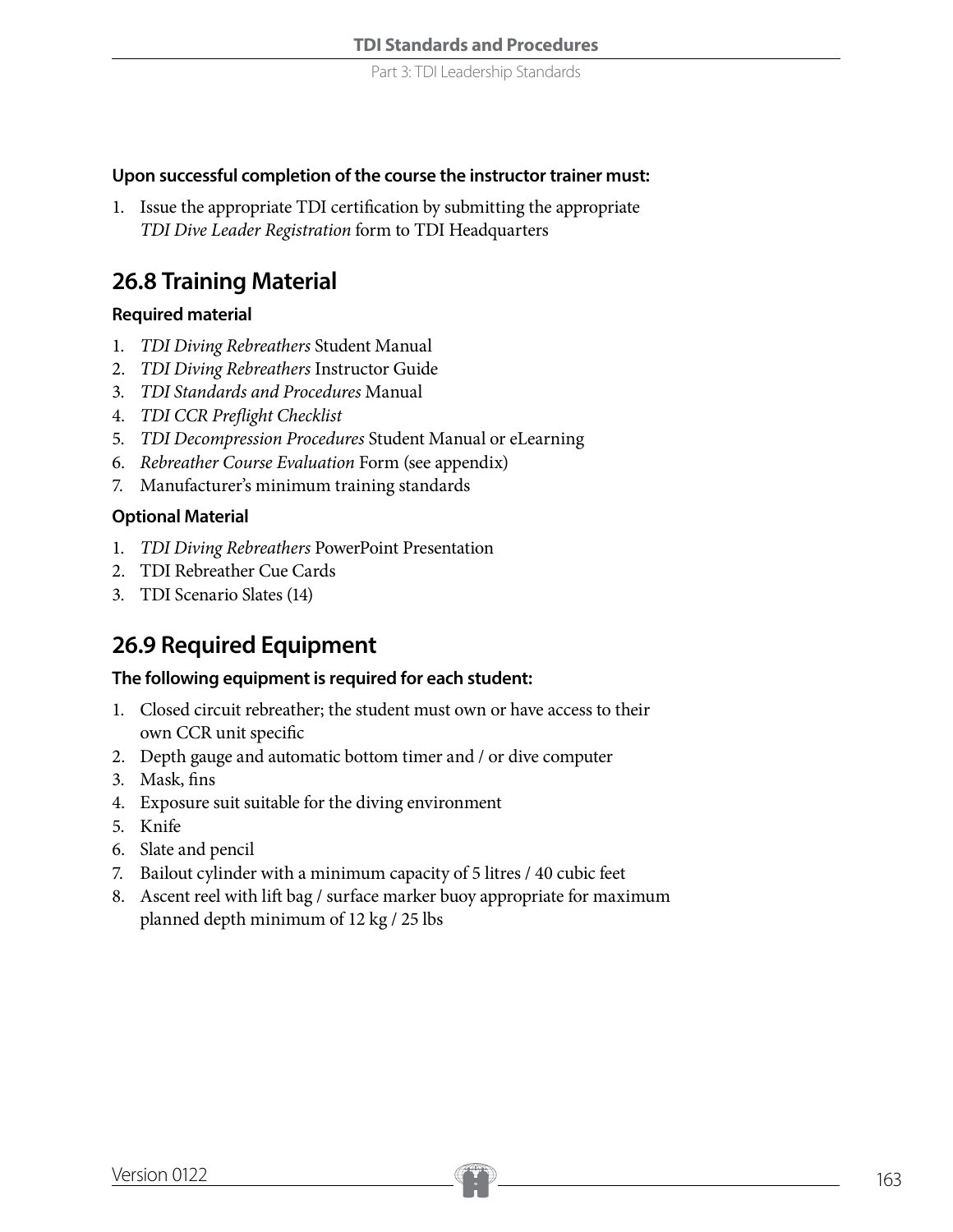### **26.10 Required Subject Areas**

**Instructor trainers must use the** *TDI Diving Rebreathers* **Student Manual, instructor guide, manufacturer's manual and the current** *TDI Standards and Procedures* **Manual, but may also use any additional text or materials that they feel help present these topics. The following topics must be covered during this course:**

- 1. History and Evolution of Rebreathers
- 2. Comparison of Open Circuit, Closed Circuit and Semi Closed Circuit Rebreather Systems and the Benefits/Problems with each
- 3. Practical Mechanics of the System
	- a. Assembly and disassembly of the unit specific CCR
	- b. Layout and design of the unit
	- c. Absorbent canister design and maintenance
	- d. Breathing loop de-contamination procedures
	- e. Manufacturer supported additional fittings, automatic diluent valve or (ADV)
	- f. Keying valve to individuals metabolic rate (if unit is equipped with this valve)
	- g. Valve maintenance
	- h. DSV (mouthpiece) use, design and limitations
- 4. Gas Physiology
	- a. Oxygen  $(O_2)$  toxicity
	- b. Nitrogen absorption
	- c. Carbon dioxide  $(CO<sub>2</sub>)$  toxicity
	- d. Gas consumption
- 5. Electronic Systems Design and Maintenance
	- a. Oxygen  $(O_2)$  metabolizing calculations
	- b. Equivalent air depth (EAD) theory revision
	- c. Fuel cells
	- d. System electronics functionality and calibration procedures
	- e. Battery condition / testing
- 6. Dive Tables
	- a. Equivalent air depth (EAD) operation
	- b. Constant partial pressure of oxygen  $(PPO<sub>2</sub>)$  theory
	- c. Central nervous system (CNS) and awareness of oxygen tracking (OTU)
- 7. Dive Computers
	- a. Mix adjustable
	- b. Constant percentage of oxygen  $(PO<sub>2</sub>)$
	- c. Oxygen  $(O_2)$  integrated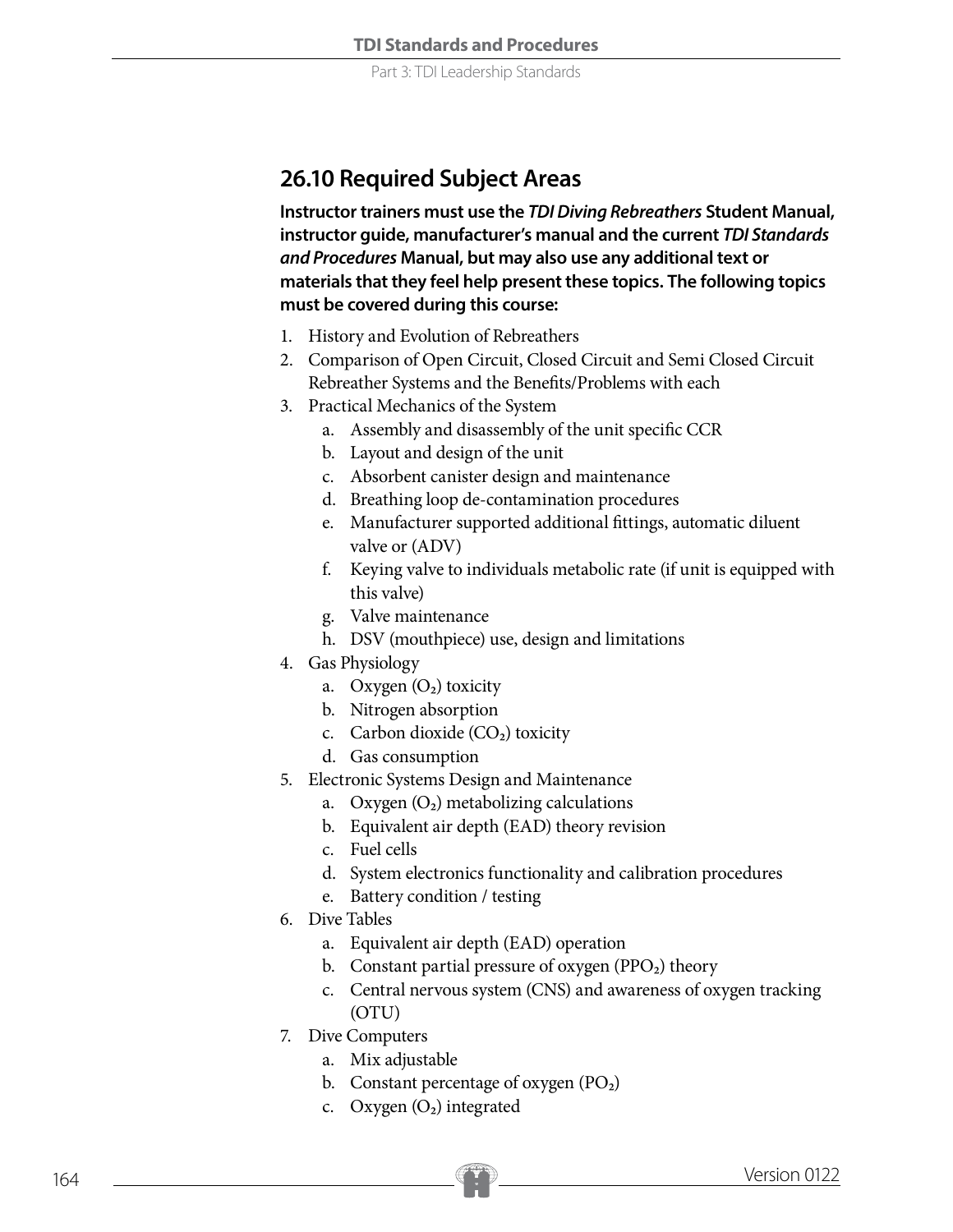Part 3: TDI Leadership Standards

- 8. Dive Planning
	- a. Operational planning
	- b. Gas requirements including open circuit bailout scenarios / limitations
	- c. Oxygen limitations
	- d. Nitrogen limitations
	- e. Off board open circuit bailout
- 9. Emergency Procedures
	- a. Use of B.A.D.D.A.S.S
	- b. Three H's problems
	- c. Flooded loop
	- d. Cell warnings
	- e. Battery warnings / failure

# **26.11 Required Skill Performance and Graduation Requirements**

### **The following skills must be completed by the instructor candidate. The maximum training depth shall not exceed the manufacturers design limit.**

- 1. Demonstrate proper analysis of all gas mixtures to be used
- 2. Demonstrate a complete systems check and rebreather configuration
- 3. Demonstrate appropriate pre-dive planning limits based on:
	- a. Personal gas consumption
	- b. Oxygen consumption and exposures at planned depth
	- c. Nitrogen absorption at planned depth
- 4. Properly execute the planned dive within all pre-determined limits
- 5. Demonstrate the proper procedures for:
	- a. Buoyancy control
	- b. ADV use
	- c. Bail-out
	- d. Mouthpiece removal
	- e. Ascent techniques
	- f. Safety stops
	- g. Buddy checks
	- h. Simulated emergency
- 6. Properly execute the break down and maintenance of rebreather
- 7. Post dive clean of unit
	- a. Mouth piece and hoses
	- b. Clean and disinfect unit
	- c. Inspect components of unit